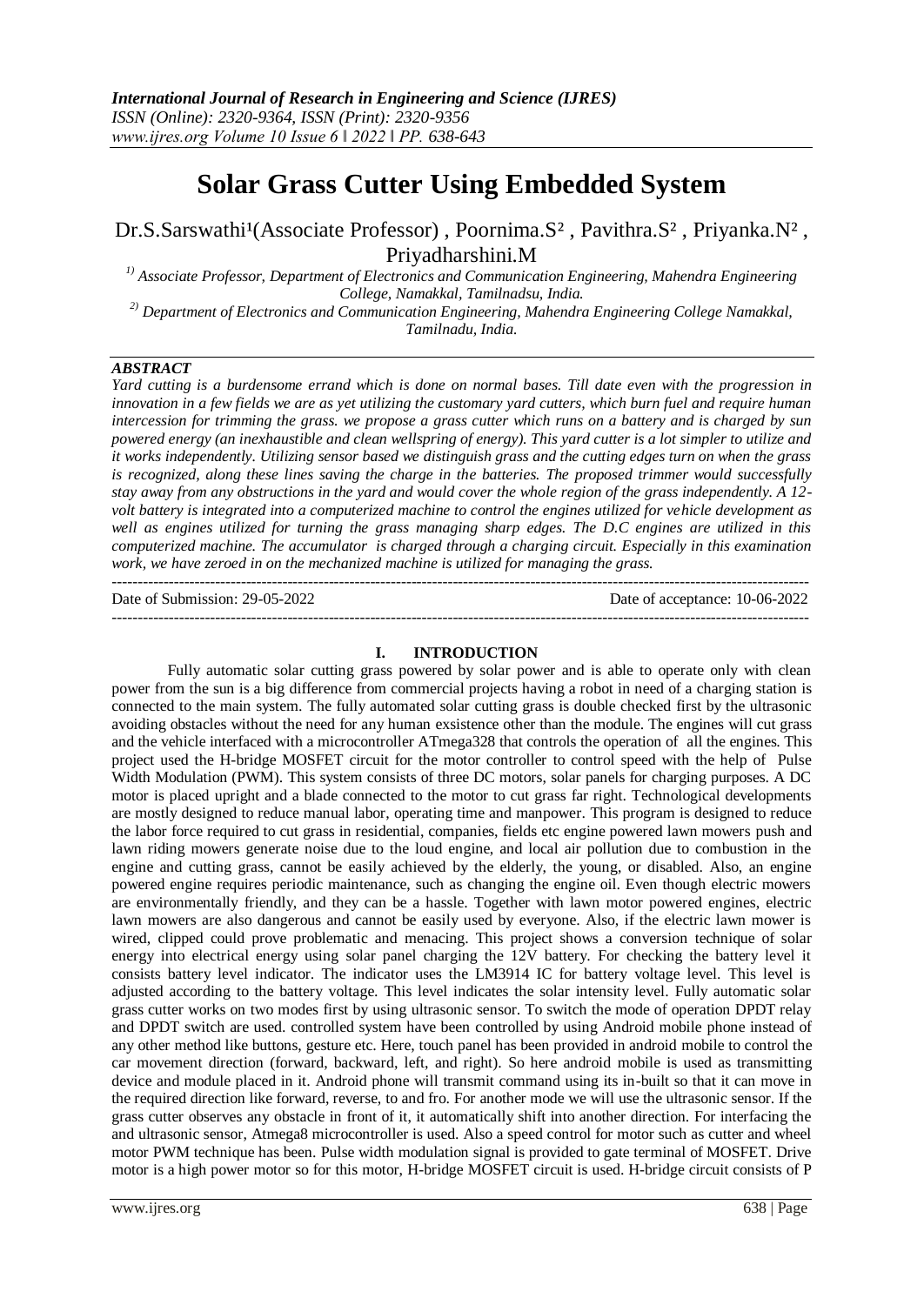type and N type MOSFET that has a high current flow capability. The solar grass cutter has a panel arrangement in such a way that it can receive solar radiation with high power easily from the sun. The solar panel converts solar energy into electrical energy. This electrical energy is stored in electric storage batteries by using a solar charger. The main function of the solar charger is to increase the current from the panel while storage batteries are charging. The motor is connected to storage batteries through connecting wires. Between these mechanical circuit breaker controller is provided. It starts and stops the functioning of the motor. From this motor, power transmits to the mechanism and this makes the blade to spin on the shaft this makes to cut the grass. The designed solar powered grass cutter works with the help of direct current (d.c motor), a rechargeable battery, solar panel, a stainless steel blade and control switch. Rotation is attained by the electrical motor which supply the required torque needed to drive the stainless steel blade which is coupled to the shaft and to the gears to the motor. Gears are to increase the rpm(Revolutions per minute) and to reduce the power consumption. The solar powered grass cutter is operated by the switch on the board which closes the circuit and allows the flow of current to the motor which in turn operate the blade used for mowing. The battery recharges through the solar charging controller, with the help of different types of grasses performance evaluation of the developed machine can be calculated.

## **II. RELATEDWORK**

SAGAR V. PALVE, KUNAL PANCHAL. "SOLAR POWERED AUTOMATED GRASS CUTTER MACHINE" INTERNATIONAL RESEARCH JOURNAL, YEAR.2018.

This task portrays the sun oriented fueled computerized grass shaper machine which makes the grass shaper machine going through sun based energy . The proposed framework configuration dispense with the human endeavors in grass cutting field like yard. The sun oriented grass cutting machine is a mechanical vehicle controlled by sunlight based energy that additionally dodges impediments and is fit for mechanized and manual grass cutting. The framework utilizes 12 volt battery to drive the vehicle development engine as well as the grass shaper engine. A sun powered charger is utilized to charge the battery with the goal that there is no need of charging it remotely. The development of machine is completely constrained via programmed mode and manual mode. 'regulator 'play store application runs this machine development and course through an android application. The principal focus of this machine is to decrease human endeavors. At the point when a grass shaper is being moved by human exertion and utilizing of petroleum derivatives is getting obsolete strategy in nowadays, while individuals are becoming mindful about the sun based energy. Cutting grass won't be quickly achieved by senior, more youthful. Grass shaper moving with motor makes clamor contamination because of uproarious motor and nearby air contamination because of the burning in the motor likewise an engine power motor requires an intermittent upkeep, for example, changing the motor oil, despite the fact that electric sunlight based grass shaper are cordial to climate In this creator made sense of that sun oriented plate which is set over the grass shaper produces sun based energy and utilize this energy for working the grass shaper. Likewise, utilizing driver circuit for controlling rate of engine according to the necessity.

#### KARTIK R. KHODKE, HIMANSHU KUKREJA, "REVIEW OF GRASS CUTTER MACHINE" INTERNATIONAL JOURNAL, YEAR.2018.

This sums up and surveys mechanical advancement for making productive and financially savvy grass shaper. Our point is to concentrate on the different advancements in the grass shaper machines and their exhibition. Flow innovation regularly utilized for cutting the grass by the physically dealt with gadget From the review we observed that different sorts of grass shaper accessible in market which are controlled through sunlight based, electric and gas powered motor. Grass cutters are accessible in market having a breaking point to cut grass at some level. We are attempting to make the new creative idea for the most part utilized in agrarian field. We will create the grass cutting machine for the utilization of rural field, to cut the yields in the field as well as to cut the grass. Before and even up to this point, cutting of grasses in the schools, sports tracks, fields, ventures, inns, public focus, and so forth was finished with a cutlass. This strategy for manual cutting is tedious on the grounds that human exertion is required for the cutting. Likewise mistake in cutting level was noticed utilizing the manual cutting strategy. This work manages the cutting of verdant (bushes, obstinate, grass, blossoms, leaves of trees) and furthermore with the plan of the machine, its effectiveness, inflexibility, method of activity and the choice of materials. The plan gives a more noteworthy level of adaptable portability and compact.

#### ROHINI P. ONKARE, PRADNYADEVI JAGANNATH PAWAR,. "SOLAR POWERED AUTONOMOUS GRASS CUTTINGROBOT" INTERNATIONAL JOURNAL, YEAR, 2018.

Sunlight based Powered Autonomous grass shaper is fundamentally utilized for cutting grass of the yard or ground which will primarily work on sun oriented power energy for that we are utilizing sun powered charger. This framework will likewise work on a battery that will likewise be charged through sun oriented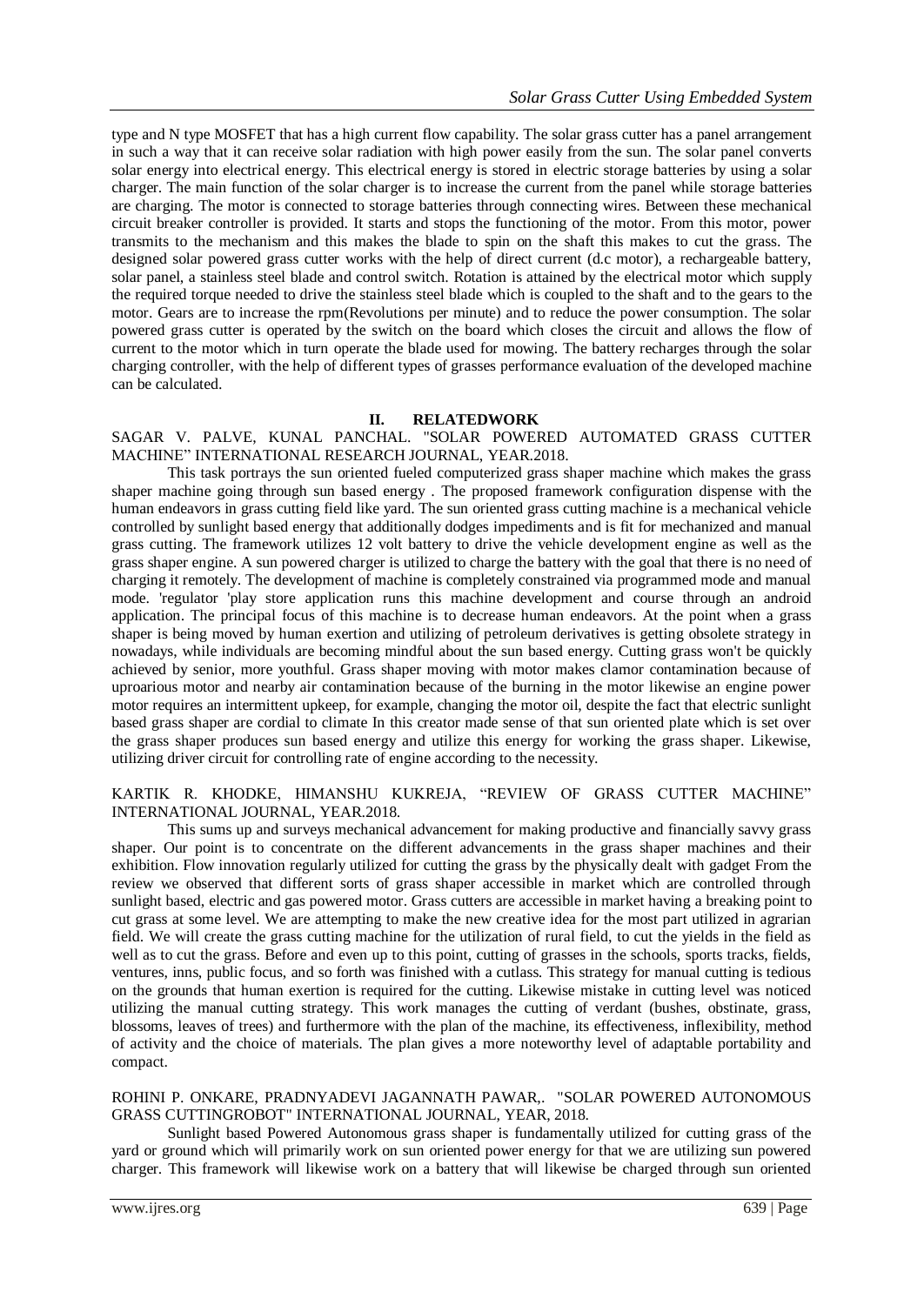energy instead of utilizing any outer power. In this IR sensors are additionally used to distinguish any article/human/or creature while slicing the grass so to keep away from them. The principal objective of this Solar Powered Autonomous grass shaper is that the client can indicate the region that will be cut and furthermore the level of grass according to there prerequisite by utilizing the IR remote. Presently a day's contamination is a significant issue for entire world. Contamination is artificial and should be visible in own homes. Incase gas, controlled yard mover's because of the outflow of the gases it is liable for contamination. Likewise, the expense of the fuel is expanding. Subsequently it isn't proficient. In this way, the sun based fueled independent grass cutters are presented. Sunlight based fueled yard trimmer can be portrayed as the use of sun oriented energy to control an electric engine which thus turns an edge which does the moving of a grass. Sun oriented energy is the environmentally friendly power. Engine power push lawnmowers make commotion contamination because of the sound of motor, And neighborhood air contamination because of the burning in the motor. Additionally, an engine controlled motor requires intermittent upkeep, for example, changing the motor oil despite the fact that electric lawnmowers are harmless to the ecosystem, they also can be an in accommodation.



#### BIDGAR PRAVIN DILIP1, NIKHIL BAPU PAGAR2, VICKEY S. "DESIGN AND IMPLEMENTATION OF AUTOMATICSOLAR GRASS CUTTER"INTERNATIONAL JOURNAL, YEAR,2017.

physically took care of gadget is ordinarily utilized for cutting the grass over the field which makes contamination and loss of energy. Programmed sun oriented grass shaper will lessen the work expected for cutting grass in the yards. Additionally, solar power will be utilized to give the main impetus to the shaper and different sensors will be utilized to distinguish and stay away from the superfluous items in the field during activity. It comprises of a microcontroller Arduino ATmega328p, IRsensors, LCD Display for better reaction and understanding to the client. This paper will project the activity and working standard of the Automatic Grass shaper Nowadays, contamination is the significant issue known to man. In the event that Gas controlled yard trimmers because of the outflow of gases it is liable for contamination. Additionally the expense of fuel is expanding henceforth it isn't proficient. Customarily, lawnmowers are many times inconvenient bits of apparatus that includes a great deal of solidarity and energy to utilize.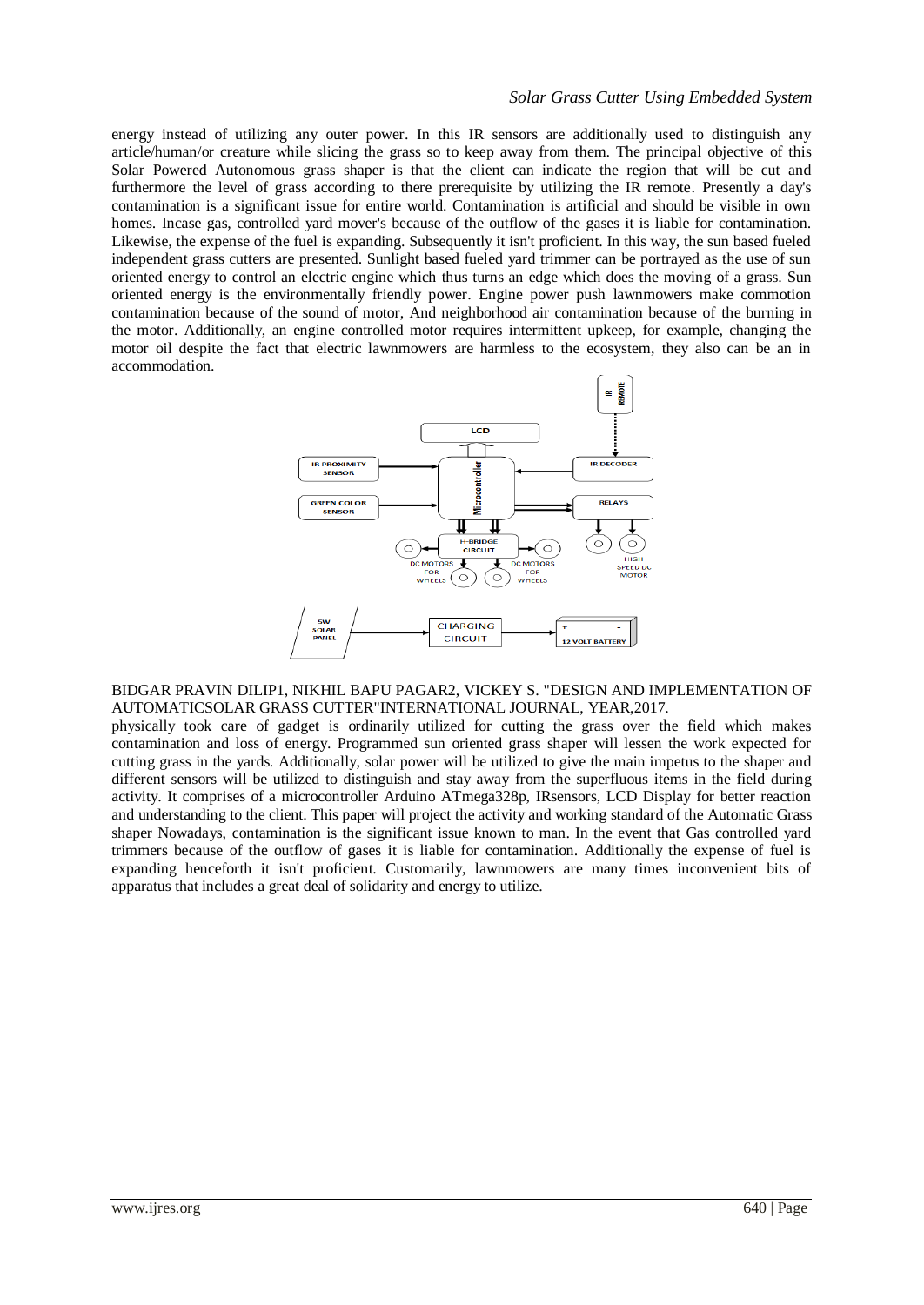

1MS. YADAVRUTUJA A., 2MS. CHAVANNAYANA V., 3MS. PATIL MONIKA B., 4MR. V. A. MANE, "AUTOMATED SOLAR GRASS CUTTER "INTERNATIONAL JOURNAL, YEAR,2017.

Nowadays we are dealing with the issues like contaminations, power cut issue and so on. To conquer these issues, we have contemplated the gadget, which can be filling its roles without causing any of these issues. So we have considered doing the task on cutting grass, this uses the sustainable wellspring of energy for its activity like sun powered energy. This venture targets fostering a compact sunlight based worked grass cutting gadget, as there is power deficiency. So we have chosen to make a sun based energy worked gadget. Sunlight based charger is associated with the battery. Then, at that point, by interfacing inverter to battery DC current is switched over completely to AC current. This will run the AC engine. This engine is associated with cutting edge shaft by the assistance of belt drive. This will pivot the sharp edge in rapid, cut the grass. This gadget will help in working of eco-accommodating framework. Current innovation normally utilized for cutting the grass is by the physically taken care of gadget. In this paper utilized novel innovation. So in this paper we are attempting to make an everyday reason robot which can cut the grasses in Lawn. The framework will have some robotization work for direction and other obstruction recognition and the power source that is battery and a sunlight based charger will be appended on the highest point of the robot due to this diminishes the power issue.

#### **EXISTING SYSTEM**

In the current technique a physically worked rotating yard trimmer to clean the grass. Rotating cutter has a bunch of three wheels, one front haggle back tires. The shaft between the two back tires is associated with the compound stuff train framework. The wheels are pivoted in forward movement and slant gear framework convert the forward movement to the upward movement. The incline gear framework is associated with the sharp edge and the sharp edge is a low lift edge utilized for low speed. This grass trimmer is utilized to limit the expense and power prerequisite for homegrown reason. Since weighty machine can't be acquainted in that frame of mind due with the restricted space of yard.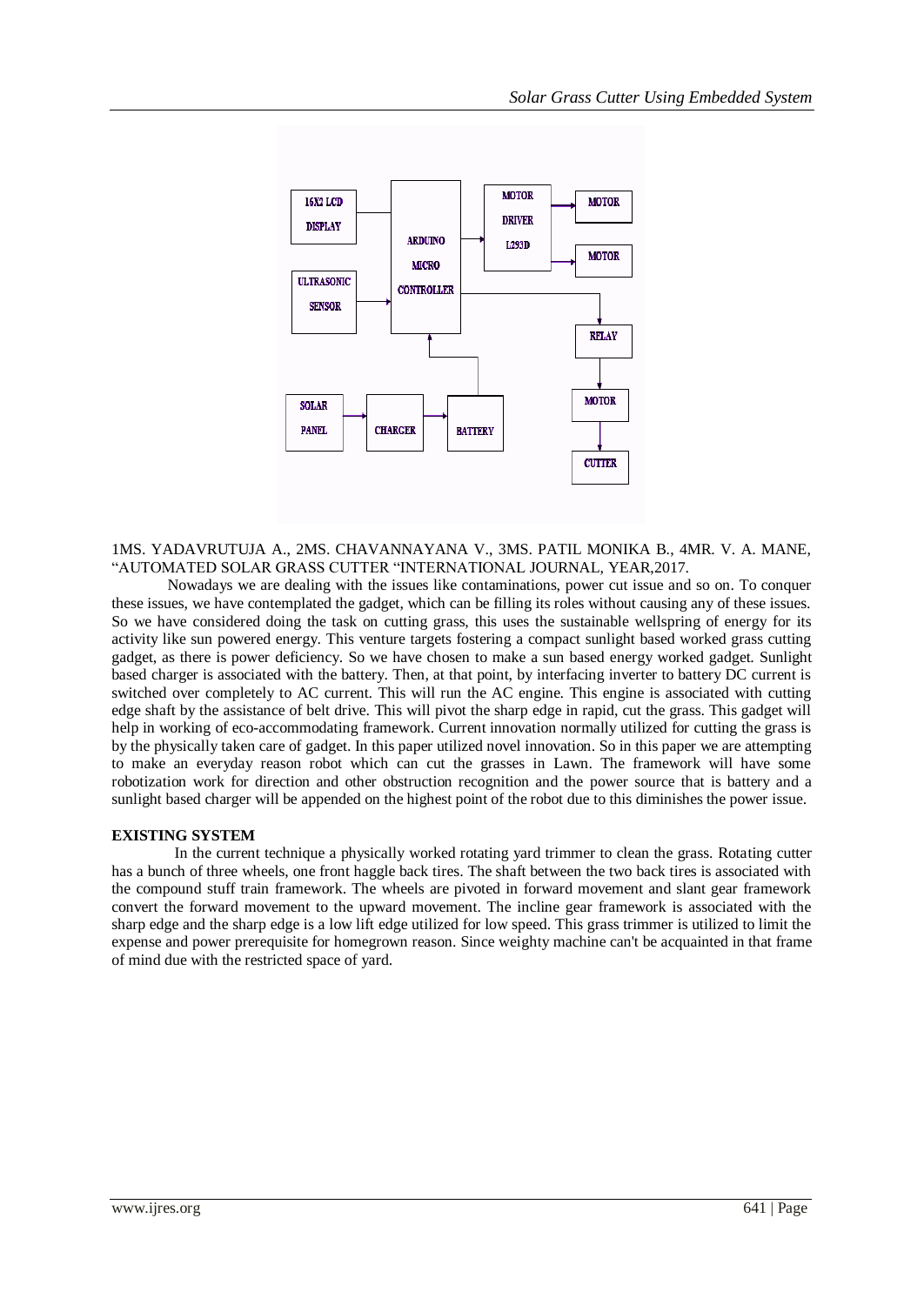### **PROPOSED SYSTEM**



#### **BLOCK DIAGRAM**

The work targets manufacturing a grass cutting machine framework which makes the grass shaper engine going through sun oriented energy. The "Sun oriented Powered Grass Cutting Machine" is a mechanical vehicle controlled by sun based energy that additionally keeps away from hindrances and is fit for computerized grass cutting. Sunlight powered charger is associated with the battery and engine is associated with grass shaper sharp edge, this will pivot the sharp edge in specific speed and cut the grass. This gadget will help in working of eco-accommodating framework. Current innovation ordinarily utilized for cutting the grass is by the physically dealt with gadget. The proposed strategy is utilizing connected to a ultrasonic sensor for obstruction discovery. The microcontroller moves the vehicle engines in forward course in the event that no hindrance is identified.

#### **CIRCUIT DIAGRAM EXPLANATION**

The power supply circuit comprises of step down transformer which is 230v advance down to 12v.In this circuit 4diodes are utilized to shape span rectifier which conveys throbbing dc voltage and then took care of to capacitor channel the result voltage from rectifier is taken care of to channel. The sifted DC voltage is given to controller to deliver 12v steady DC voltage. LCD Liquid gem show is interacting to microcontroller and seen the checking reason. This 5V DC is utilized to supply capacity to the regulator and the LCD.A voltage controller is an electrical controller intended to naturally keep a steady voltage level. In this task 12V are required.